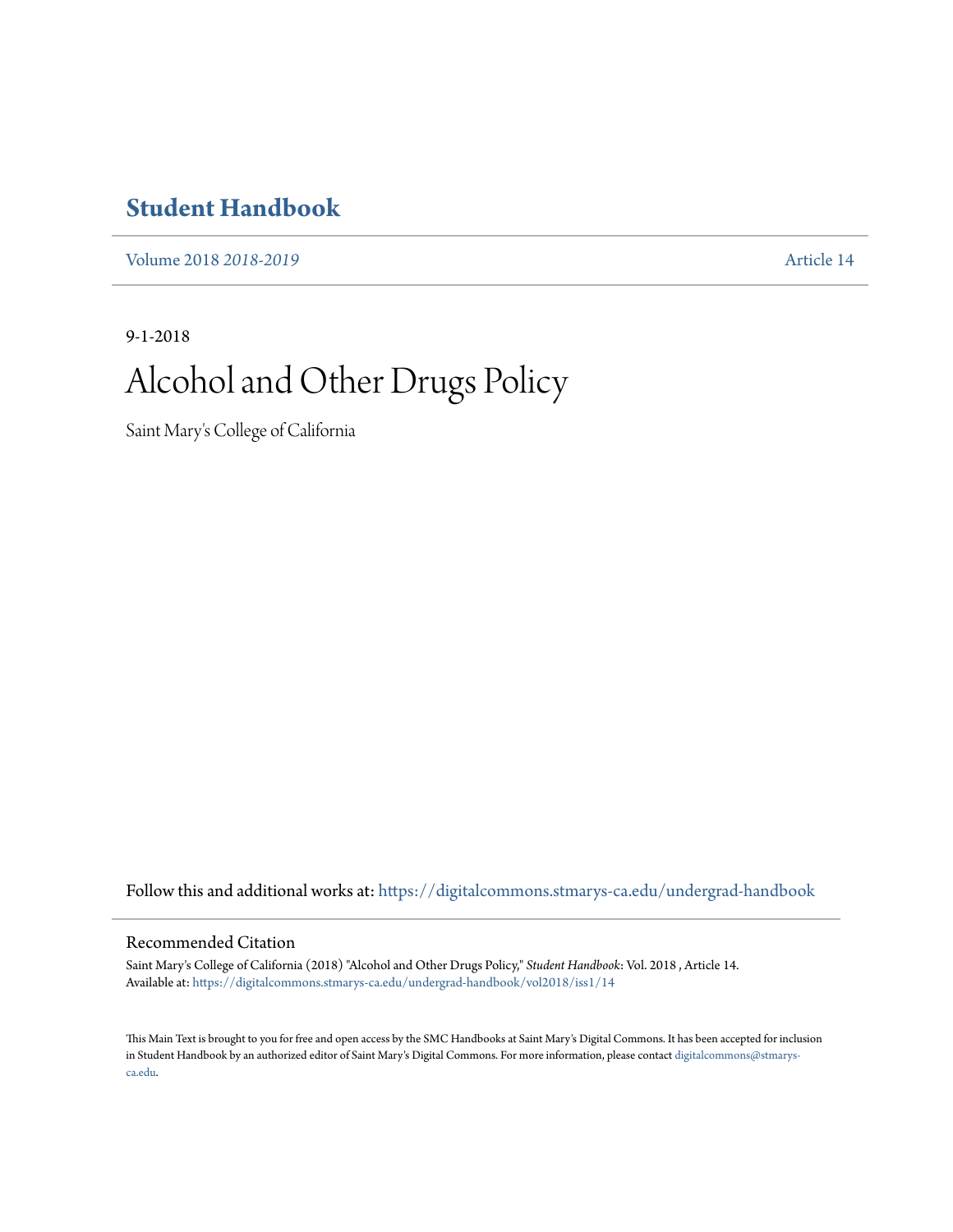## **Alcohol and Other Drugs**

Saint Mary's College is an educational and social community within which students, faculty, staff, alumni, and their guests interact in a wide variety of activities. The Saint Mary's College Alcohol and Other Drugs (AOD) Policy is intended to allow the responsible and legal use of alcohol under certain conditions (noted below) for those 21 years of age and over, and to prohibit the use of illicit and illegal drugs. This Policy seeks to promote an atmosphere conducive to the pursuit of learning, and applies to all individuals associated with the College including students, faculty, staff, alumni, and guests. Additionally, private sponsors and their guests who use the College facilities are required to comply with this Policy.

Although California state law permits the recreational use of marijuana for persons over 21 as of January 1, 2018 and as of November 2016, permits the use of medical marijuana, i.e. use by persons possessing lawfully issued marijuana cards, Saint Mary's College in accordance with federal law, the Drug Free Schools and Community Act of 1989, is required to uphold, and expects its students to abide by federal laws that prohibit use, distribution, consumption of marijuana on campus by anyone of any age for any reason.

*The use, possession, or cultivation of marijuana for medical purposes is therefore not allowed in any College housing or any other College property; nor is it allowed at any College sponsored event or activity off campus.* 

#### **Health Risks Associated with the Use of Alcohol and Other Drugs**

Some of the health risks associated with alcohol and other drug use are specified below.

1. **Alcohol**: Contrary to popular belief, most college students do not drink alcohol excessively. Many have never consumed alcohol and others choose to drink moderately, or not at all. Individuals should consider the consequences and make responsible decisions when it comes to the use of alcohol.

You do not have to be an alcoholic to have a drinking problem. One night of excessive drinking can result in alcohol poisoning. On the average, your body can only process one ounce of alcohol per hour (approximately one regular-sized drink). Drinking too much too quickly raises your blood alcohol content to the point where your body cannot effectively process the alcohol, leading to overdose and possibly coma or death.

When you drink too much, your capacity to process information and make safe decisions is impaired. This places you at an increased risk for sexual assault and other violent behavior, exposure to sexually transmitted diseases, driving under the influence, and physical injury. Misusing alcohol can also have a negative impact on academic success, work performance, friendships and family relationships.

Numerous health risks are associated with drinking. Alcohol intensifies the effects of over-thecounter medications or other drugs, which may cause physical damage to the body. Long-term excessive drinking can lead to a variety of health problems such as: decreased brain function; impaired sensation, perception, coordination, reflexes, and judgment; memory lapses or blackouts,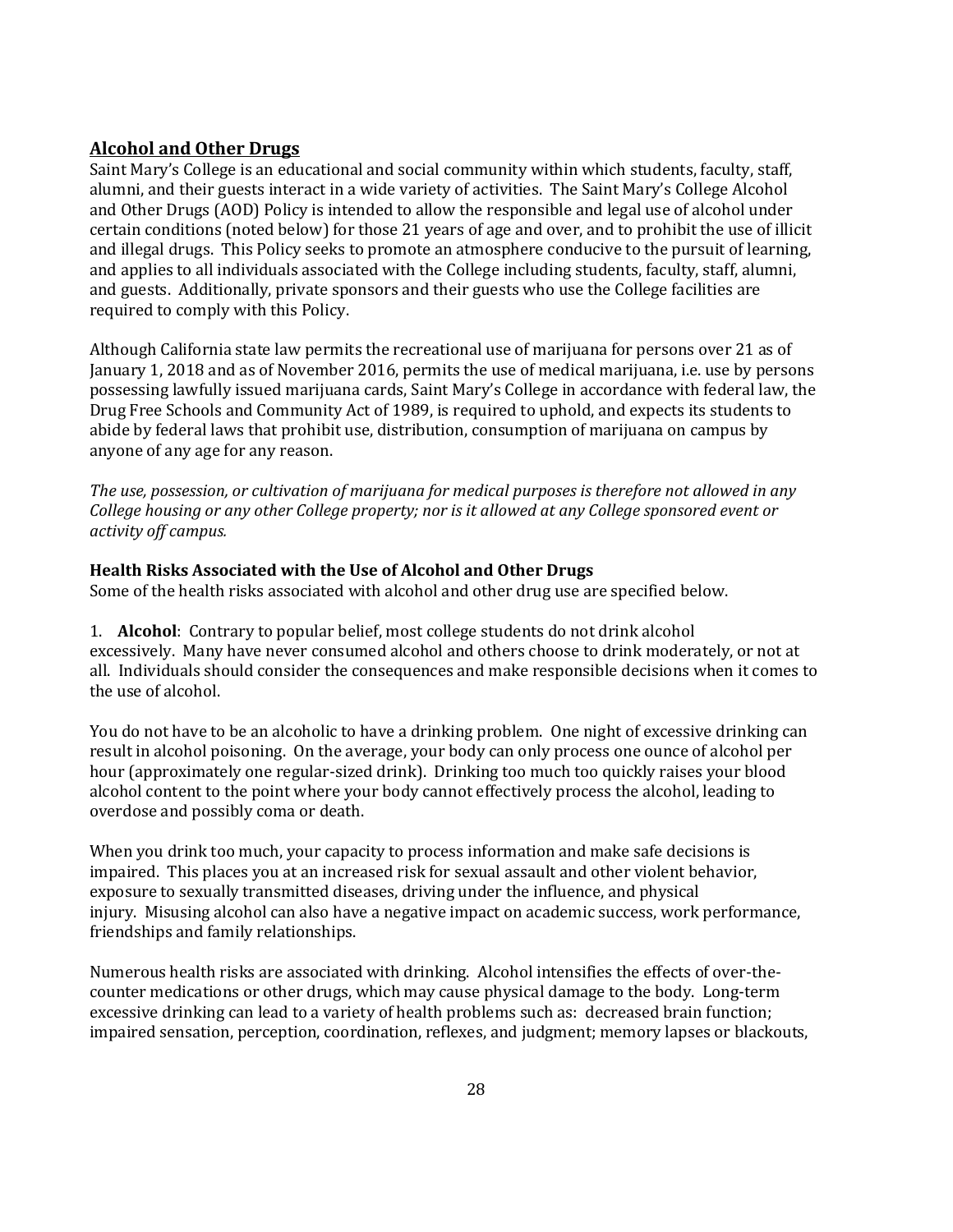organ damage, and addiction. Research indicates that adult children of alcoholics have as much as a four to six times greater risk of becoming an alcoholic or having a problem with other drugs.

2. **Marijuana**: Immediate effects of THC (marijuana's active ingredient) vary greatly with the person, setting, dose, and expectation of the user. Marijuana can make it harder to function and succeed in an academic setting particularly when tasks require close attention and thoughtful decision-making. Using marijuana may impair your short-term memory, reading comprehension, and capacity to solve verbal and mathematical problems. Uncomfortable feelings such as paranoia and panic are often experienced with marijuana. Additionally, regular use may lead to a motivational syndrome consisting of listlessness, fatigue, inattention, withdrawal and apathy making it rather difficult to achieve your academic and personal goals.

Coordination is greatly affected by marijuana use since it slows reflexes and impairs visual perception. Driving while under the influence (or being driven by someone else under the influence) can be as dangerous as driving under the influence of alcohol. Regular use can lead to a variety of health problems such as elevated blood pressure and decreased body temperature; irritation of the mouth, throat, and lungs, and aggravation of asthma, bronchitis, and emphysema; chronic lung disease and cancer. Additionally, marijuana can lead to a positive drug test for as long as three months after your last use.

3. **Tobacco**: The ingestion of nicotine through cigarette smoking is highly toxic, addictive, and can result in emphysema and cancer. Emphysema destroys the lung's capacity to expand and contract which causes decreased oxygen intake leading to organ damage. Smoking has been linked to cancers of the lung, mouth, throat, pancreas, cervix, kidney, and bladder. Smoking cigarettes can also affect the health of non-smokers. Environmental tobacco smoke contains many of the toxic substances the smoker inhales. Chewing tobacco and snuff are **not** safe alternatives to cigarettes. They are highly addictive, contain more nicotine than cigarettes, and cause rapidlyspreading cancers of the mouth, head, and neck.

4. **Ecstasy (MDMA)**: Although Ecstasy (MDMA) has been publicized as a "feel good" designer drug, it is actually a hallucinogenic-amphetamine that can lead to a variety of physical problems such as cardiac difficulties, dangerously high body temperature, severe thirst and heat exhaustion, sensory distortion and heightened arousal. Even with limited use, it can permanently alter serotonin levels in your brain, which can increase the risk of chronic depression.

5. **Steroids**: Anabolic steroids are synthetic versions of the male hormone testosterone. Used medically to supplement normal hormonal levels after injury or disease, others use steroids to increase muscle mass, reduce body fat, and enhance endurance. Steroid use can lead to a variety of health problems such as: liver disease and cancer; testicular atrophy, breast reduction, failure of secondary sex characteristics, sexual dysfunction, sterility, impotence, or fetal damage; acne, growth problems, or bone fusion. Psychological problems include aggression, violence, and uncontrolled anger ("road rage"), rapid mood swings, and psychotic episodes.

6. **Cocaine**: Cocaine is a potent drug with effects that begin almost instantly. Cocaine use can lead to many health problems, such as damaged nasal tissues, kidney damage, or stroke; diseases of the lung, heart, and blood vessels; malnutrition, cardiac arrhythmia, convulsions, seizures, suppression of respiration, or sudden death. Psychological difficulties include intense anxiety and anger, restlessness, fear, paranoia, depression, and hallucinations. The effects of increased adrenaline fade fast resulting in a desire for more which increases the risk of repeated use and addiction.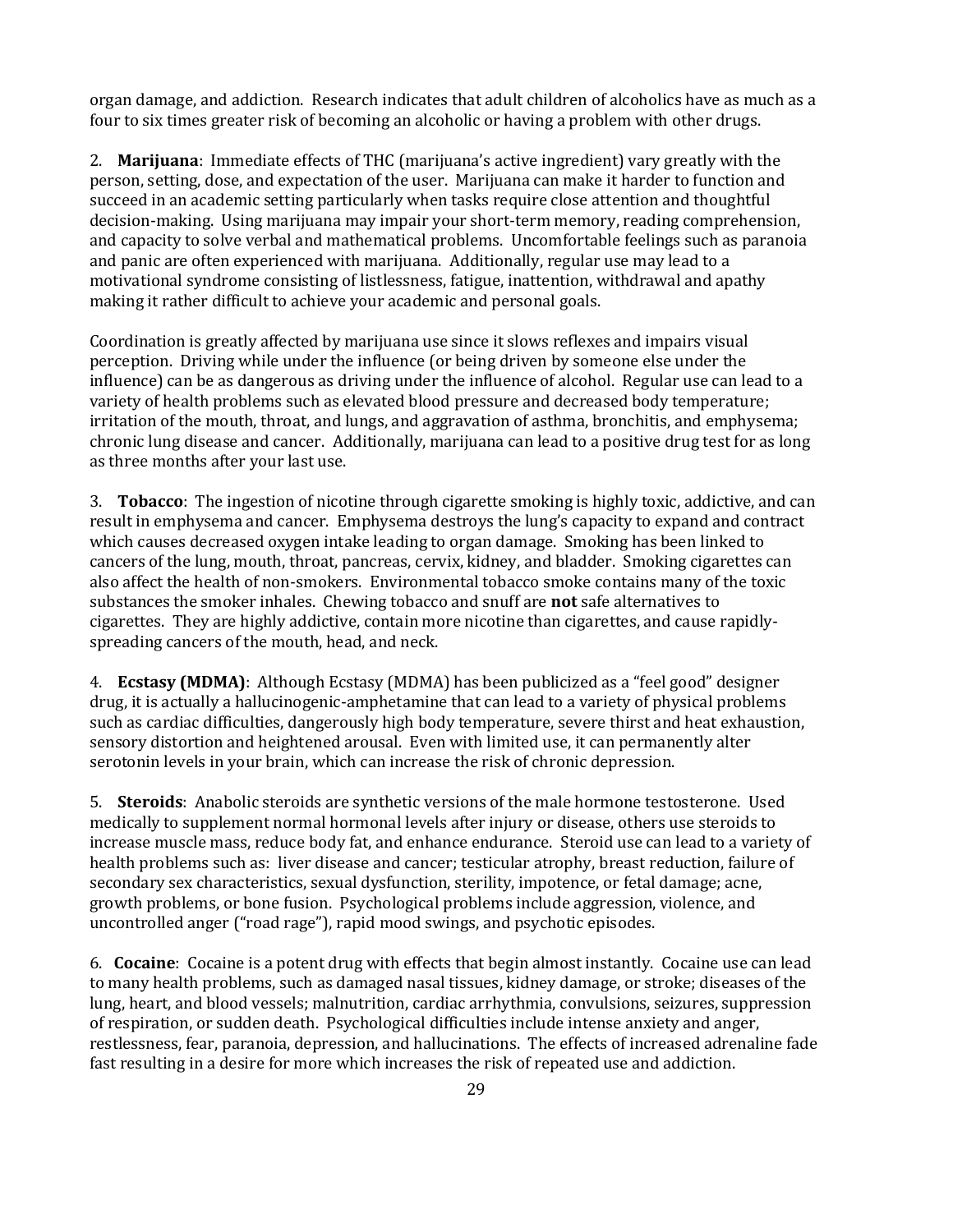7. **LSD**: LSD dramatically alters normal mental and emotional processes. Initial effects are mostly physical: dilated pupils, muscular weakness, rapid reflexes, decreased appetite, and increased blood pressure and body temperature. Subsequently, LSD scrambles your brain chemistry, significantly distorting thought and sensation which results in unusual or frightening hallucinations. LSD can trigger more serious problems for individuals with a history of emotional difficulties or psychological problems. Effects may recur days or weeks later without further use (flashbacks).

8. **Amphetamines**: Amphetamines speed up the brain and nervous system. Even limited use can lead to many physical and emotional effects including increased heart rate and blood pressure; heart, brain, and lung damage, chronic fatigue and malnutrition. Psychological effects include anxiety, depression, mood swings, hallucinations, paranoia and psychosis.

9. **Heroin**: In recent years the potency of heroin has increased making it easier to achieve similar effects without injection. This has led to more individuals experimenting by snorting and smoking heroin. Regardless of the type of use, tolerance increases quickly resulting in a rapid addiction process as well as heightened physical cravings. Heroin use can lead to many physical effects such as: drowsiness and loss of appetite, addiction with severe withdrawal symptoms, impaired mental functioning, slowing of reflexes and physical activity; infection, hepatitis, and HIV (from needle sharing), or death from overdose.

10. **Predatory Drugs**: These drugs are given to another person without their awareness of it, usually by slipping them into a drink. Rohypnol, better known as roofies, is a potent tranquilizer that is notorious for its use in sexual assaults. It is usually slipped into a drink, rendering the person helpless and immobile. Sedation occurs 20 to 30 minutes after administration and leaves the person feeling drowsy, dizzy, and disoriented. In addition to these sedative effects, impaired balance and/or speech, and memory loss are common.

Like Rohypnol, GHB has also been associated with sexual assault. In its clear liquid form, it can easily be slipped into someone's drink undetected. Effects of the drug can be felt in 15-20 minutes and also include dizziness, heavy drowsiness, and confusion. Some people use GHB to enhance the effects of alcohol or other drugs. This combination can be especially life-threatening. GHB use can lead to a variety of physical problems such as dizziness, nausea, breathing problems, memory loss, seizures, unconsciousness, and in some cases, death.

Originally used as an animal tranquilizer, ketamine is now used as a club drug due to its hallucinogenic effects. Many serious negative effects can result from use including vomiting, numbness, loss of muscle control, paranoia, and aggression. In larger doses, effects may include convulsions, decreased oxygen to the brain, coma and even death. Individuals who use ketamine are at increased risk for sexual and physical assault since their loss of muscle control and mental state make them unable to combat assault.

11. **Prescription Drugs:** The misuse or abuse of prescribed medication is illegal and is increasing in our society. This form of drug abuse can have dire consequences, especially when combined with other common recreational/prescribed drugs or alcohol. If you or someone you know has physical pain or emotional suffering, we urge you to see your doctor so that your condition can be accurately diagnosed and properly treated. To use medications outside their intended use can cause unintended damage to health or even death**.**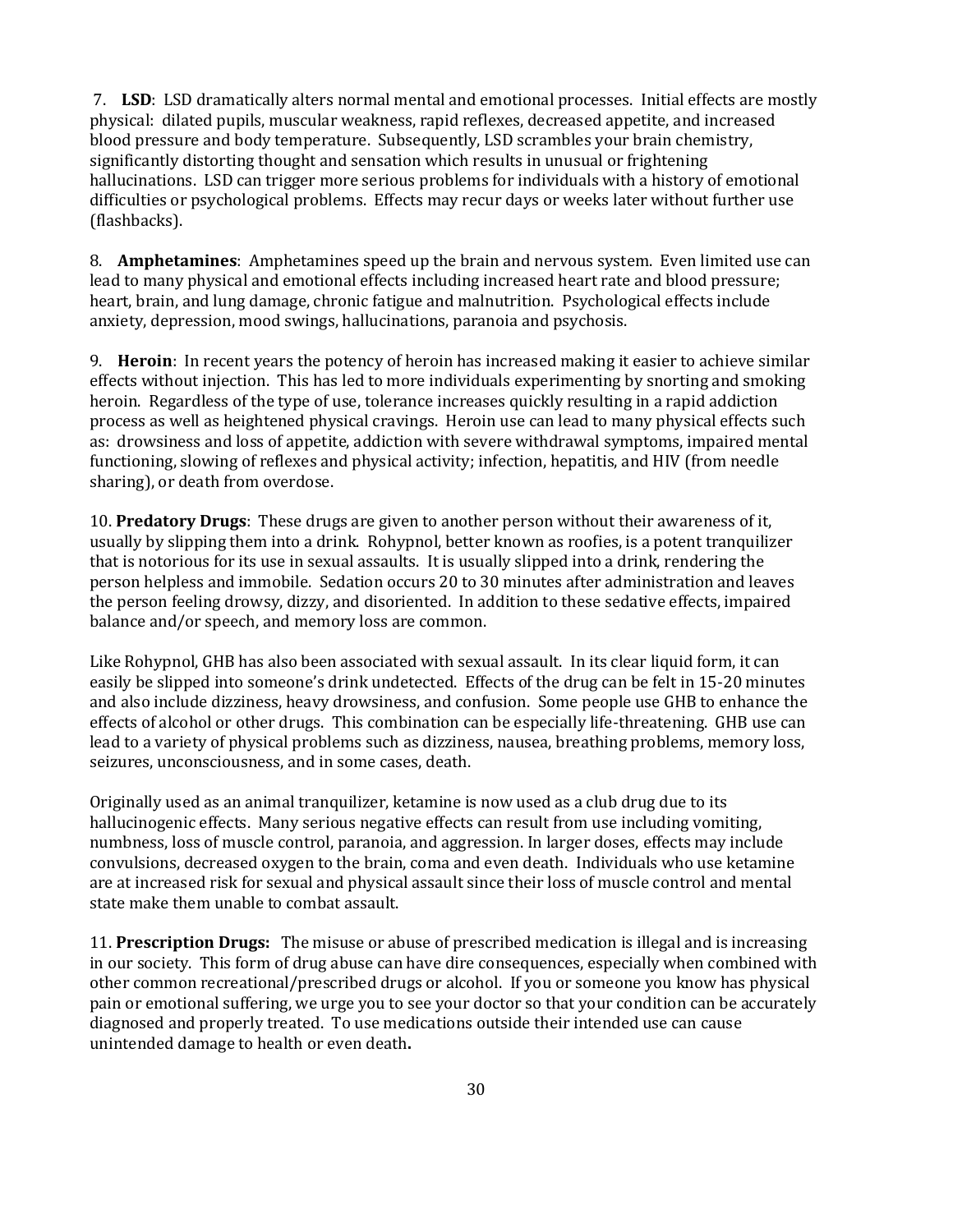#### **Alcohol and Other Drugs Educational Programs and Resources for Assistance**

Saint Mary's College strives to create a campus environment that minimizes risks associated with alcohol and other drug use. In order to promote the wellbeing of the College community, and in compliance with the Drug-Free Schools and Communities Act (34CFR Part 86, Subpart B, 1989), educational programs regarding alcohol and other drugs are provided. These programs address problems associated with alcohol and other drug misuse, coping with peer pressure, risk reduction, development of healthy lifestyles, stress management, and identifying and helping others with alcohol and other drug problems.

The College offers services to students regarding issues related to alcohol and other drug use. Those concerned about a person's life and health relative to alcohol and other drug use are urged to seek available resources. Students are encouraged to seek assistance from Counseling and Psychological Services and the Health and Wellness Center for evaluation and/or referral. Information obtained regarding a student during participation in such programs or services will be treated as confidential, in accordance with federal and state laws.

#### **Information/Referral Services Alcohol and Other Drugs:**

#### **On Campus**

Mission and Ministry 925-631-4366 Counseling and Psychological Services 925-631-4364 Dean of Students 925-631-4238 Health and Wellness Center 925-631-4254 Public Safety 925-631-4282 Community Life 925-631-4238 Residential Experience 925-631-4236 Student Involvement and Leadership 925-631-4704 Student Life 925-631-4235

#### **Community Resources**

Al-Anon/Alateen 925-932-6770 Alcohol Beverage Control 510-622-4970 Alcoholics Anonymous 925-939-4155 Marijuana Anonymous 510-287-8873 Moraga Police Department 925-376-2515

#### **Legal Statutes**

Students, faculty, staff, administration, alumni, and guests of Saint Mary's College are responsible for the observance of applicable laws and local ordinances or codes with respect to alcoholic beverages and illegal drug use. In accordance with the Drug-Free Schools and Communities Act of 1989, the applicable laws are available online.

Federal Statutes: [http://www.usa.gov/Topics/Reference-Shelf/Laws.shtml.](http://www.usa.gov/Topics/Reference-Shelf/Laws.shtml)  California Statutes: [http://leginfo.legislature.ca.gov/faces/codes.xhtml.](http://leginfo.legislature.ca.gov/faces/codes.xhtml) Local Statutes: [http://library.municode.com/index.aspx?clientId=16501&stateId=5&stateName=California.](http://library.municode.com/index.aspx?clientId=16501&stateId=5&stateName=California)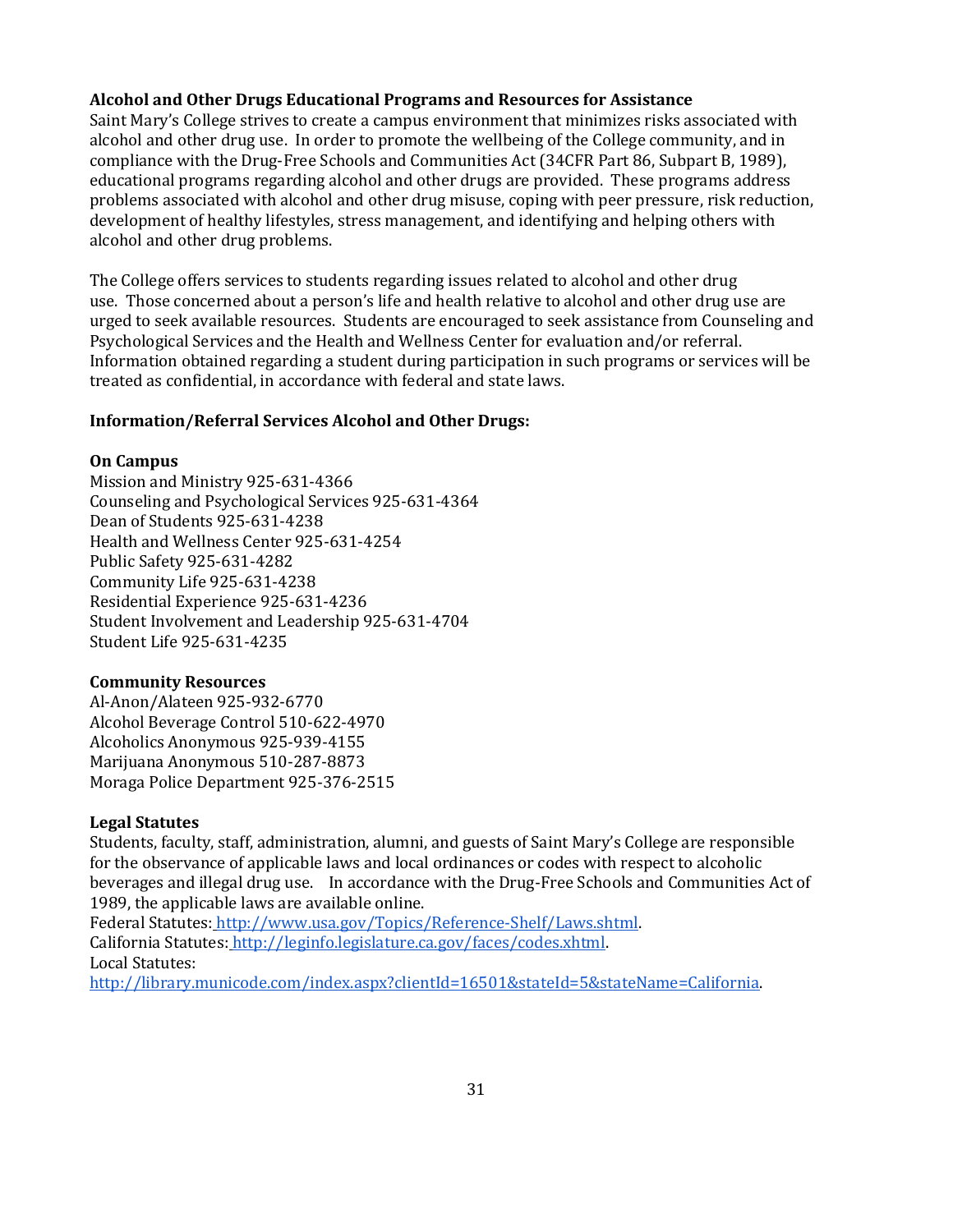## **Alcohol Regulations - Prohibited Conduct**

Students and their guests are expected to abide by the Code, this Policy and state and local laws/ordinances relative to the possession, consumption and distribution of alcoholic beverages.

Alleged violations of the following regulations will initiate the student discipline process:

- 1. Persons who are under 21 years of age may not possess or consume any alcoholic beverage or possess alcoholic beverage containers, full or empty, anywhere on campus, including in a residence hall room for the purpose of decoration. Underage students who are in locations where other underage persons are consuming or possessing alcohol will be considered to be in violation of this policy even if they do not have alcohol on their person.
- 2. Persons who are 21 years of age or older may possess and consume alcohol in their residence hall room but may not offer, give, provide or otherwise make alcohol available to anyone underage or to an obviously intoxicated person.
- 3. Alcohol may not be possessed or consumed in any public area of campus unless at a College sponsored activity at which alcohol is served in accordance with guidelines provided for in this Policy. A public area is defined as those areas of the campus that are readily accessible to students, faculty, staff and guests. Public areas include, but are not limited to, lounges, lobbies, stairwells, balconies, hallways, roofs, classrooms, parking lots, and outside areas.
- 4. The possession of kegs, "party-balls", "beer bongs", "beer pong tables", or similar commonsource or oversized containers is not permitted on campus unless at a College sponsored activity at which alcohol is served in accordance with guidelines provided for in this Policy. A common-source of alcohol is also defined as a quantity of alcohol more than can be responsibly consumed by an individual.
- 5. Violating this Policy, including but not limited to being in an intoxicated state by a student and/or their guest while on-campus or by a student attending or participating in off-campus College sponsored/affiliated events is prohibited.
- 6. Driving a motor vehicle after having consumed alcohol is prohibited.
- 7. Disorderly conduct, property destruction, violations of the rights of a roommate, intimidation or other infringements of the rights of others as a result of alcohol use is prohibited. Intoxication or alcohol abuse is not an excuse for unlawful behavior or violations of the Code or other College policies.
- 8. Alcohol is not permitted at athletic events or in/on College athletic facilities unless at a College sponsored activity at which alcohol is served in accordance with guidelines provided for in this Policy.
- 9. Students and/or their guests may not furnish or attempt to furnish false information regarding their age and/or identity in order to possess or consume alcohol.

## **College Responses for Alcohol**

The responses outlined below are list of potential outcomes for these violations. It should be noted that the Dean of Students or designee may determine alternative and/or additional responses are warranted on a case by case basis including parental notification.

## **Category I** *(Any one of the conditions listed constitute a violation of this section of the Code)***:**

- a) Underage possession or consumption of alcohol
- b) Possession or consumption in public; being present at a location where alcohol is being consumed and where it is a violation to possess alcohol
- c) Furnishing or attempting to furnish false information regarding age and/or identity
- d) Possession of a "beer bong," "beer pong table" or other alcohol related paraphernalia
	- i. **First Offense:** education project or program; and warning.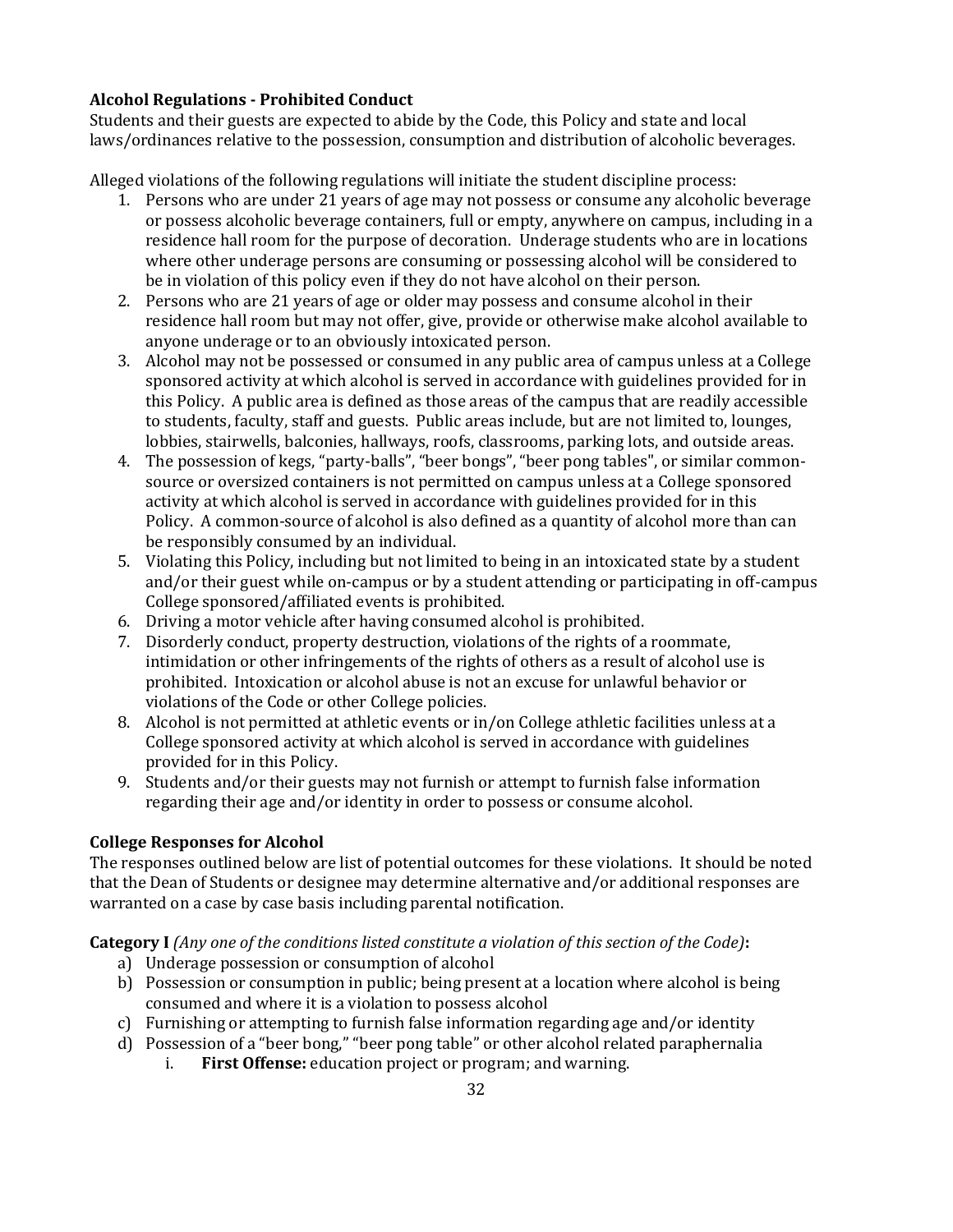- ii. **Second Offense:** education project or program; warning or probation; and \$50.00 fine.
- iii. **Third Offense:** education project or program; Health and Wellness Center educational program(s); probation or stayed suspension or suspension; stayed residence hall suspension or residence hall suspension; and \$100.00 fine.

#### **Category II:** *(Any one of the conditions listed constitute a violation of this section of the Code)***.** Regardless of age, student exhibits any of the following behaviors while under the influence of alcohol:

- a) Intoxication, disorderly conduct, verbally disruptive or abusive, fist fights, vomiting but coherent and conscious
- b) Providing alcohol to an underage or obviously intoxicated person
- c) Possession of kegs or other common source or over-sized containers.
- d) Consumption of large quantities of alcohol regardless of physical appearance
	- i. **First Offense:** education project or program; warning or probation; and \$50.00 fine.
	- ii. **Second Offense:** education project or program; Health and Wellness Center educational program(s); probation or stayed suspension; stayed residence hall suspension or residence hall suspension; and \$100.00 fine.
	- iii. **Third Offense:** education project or program; stayed suspension or suspension or expulsion; residence hall suspension or residence hall expulsion; and \$150.00 fine.

#### **Category III** *(Any one of the conditions listed constitute a violation of this section of the Code)***.** Regardless of age, student exhibits any of the following behaviors:

- a) Vomiting and/or incoherent, unconscious, needed or received medical attention (including treatment by EMTs and/or transport to hospital, and/or including treatment at College sponsored events), loss of control of bodily functions, memory loss
- b) A pattern of alcohol abuse
- c) Driving a motor vehicle after the consumption of alcohol.
	- i. **First Offense:** education project or program; Health and Wellness Center educational program(s); probation or stayed suspension; stayed residence hall suspension or residence hall suspension; and \$100.00 fine.
	- ii. **Second Offense:** stayed suspension or suspension or expulsion; residence hall suspension or expulsion; and \$150.00 fine.

## **Illegal Drugs Regulations - Prohibited Conduct**

*The College reserves the right to confiscate, retain, and dispose of/destroy any and all drug related items regardless of value or ownership.*

Alleged violations of the following regulations will initiate the student discipline process:

- 1. The possession, use, sale, distribution or manufacture of any controlled substance, illegal drug and/or drug paraphernalia or the association with gatherings involving such possession, use or distribution is prohibited. Drug paraphernalia includes, but is not limited to, bongs, pipes, hookahs, water pipes, "whip- its," and roach clips. Students who are in locations where any controlled substance and/or illegal drug is being used will be considered in violation of this Policy even if they do not have the substance and/or drug on their person.
- 2. Possession of large quantities (28.5 grams or more) and/or the actual or attempted sale, distribution, cultivation or manufacture of any controlled substance, illegal drug and/or drug paraphernalia is prohibited.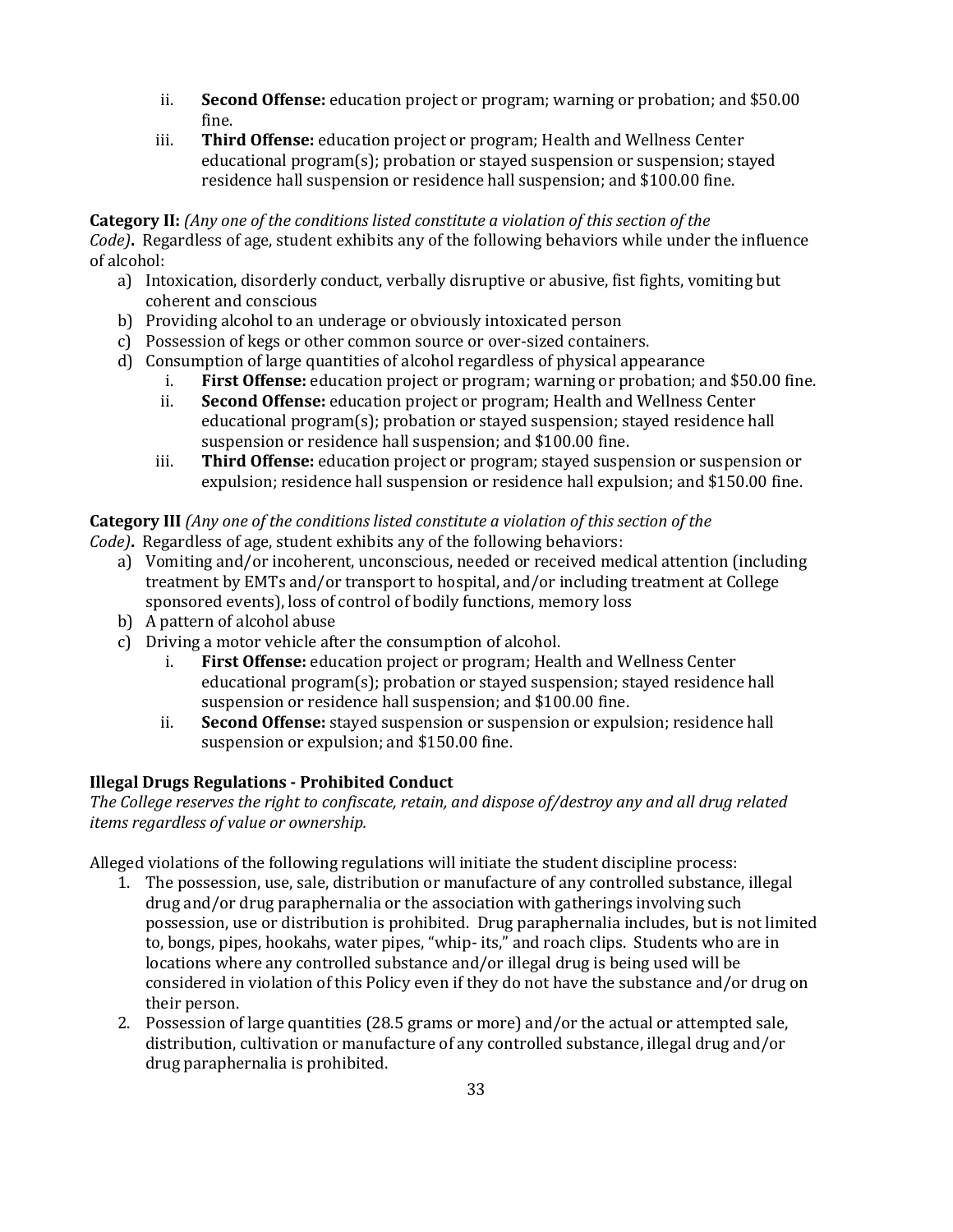- 3. The illegal use of or misuse/abuse of prescription or other legal drugs is prohibited.
- 4. Driving a motor vehicle after having used any illegal drugs or controlled substances is prohibited.
- 5. All illegal drugs or controlled substances and paraphernalia will be impounded and are subject to forfeiture without reimbursement or return to the person from whom they were confiscated.

## **College Responses for Illegal Drugs**

The responses outlined below are list of potential outcomes for these violations. It should be noted that the Dean of Students or designee may determine alternative and/or additional responses are warranted on a case by case basis including parental notification.

## **Category I** *(Any one of the conditions listed constitute a violation of this section of the Code)*:

- a) Possession of drug paraphernalia or objects that could be used as drug paraphernalia
- b) Being in a location where controlled substances and/or illegal drugs are present.
	- i. **First Offense:** education project or program; and warning.
	- ii. **Second Offense:** education project or program; warning or probation; and \$50.00 fine.
	- iii. **Third Offense:** education project or program; Health and Wellness Center educational program(s); probation or stayed suspension or suspension; stayed residence hall suspension or residence hall suspension; and \$100.00 fine.

## **Category II** *(Any one of the conditions listed constitute a violation of this section of the Code)*:

- a) Possession and/or use of any controlled substance or illegal drug regardless of quantity, including seeds and/or residue
- b) Illegal use of or misuse/abuse of prescription or other legal drugs.
	- i. **First Offense:** education project or program; warning or probation; and \$50.00 fine.
	- ii. **Second Offense:** education project or program; Health and Wellness Center educational program(s); probation or stayed suspension; stayed residence hall suspension or residence hall suspension; and \$100.00 fine.
	- iii. **Third Offense:** education project or program; stayed suspension or suspension or expulsion; residence hall suspension or residence hall expulsion; and \$150.00 fine.

**Category III** *(Any one of the conditions listed constitute a violation of this section of the Code)*:

- a) Possession of large quantity (28.5 grams or more) and/or the actual or attempted sale, distribution, cultivation or manufacture of any controlled substance, illegal drug and/or drug paraphernalia.
- b) Driving a motor vehicle while under the influence of illegal drugs or controlled substances.
	- i. **First Offense:** education project or program; Health and Wellness Center educational program(s); probation or stayed suspension; stayed residence hall suspension or residence hall suspension; and \$100.00 fine.
	- ii. **Second Offense:** stayed suspension or suspension or expulsion; residence hall suspension or expulsion; and \$150.00 fine.

## **Guidelines for Events Where Alcohol Will Be Available**

All events at which students may be in attendance (sponsored by any campus constituency) and alcohol is served must be registered and/or approved through Student Involvement and Leadership (SIL). Please contact SIL at 925-631-4704 for information.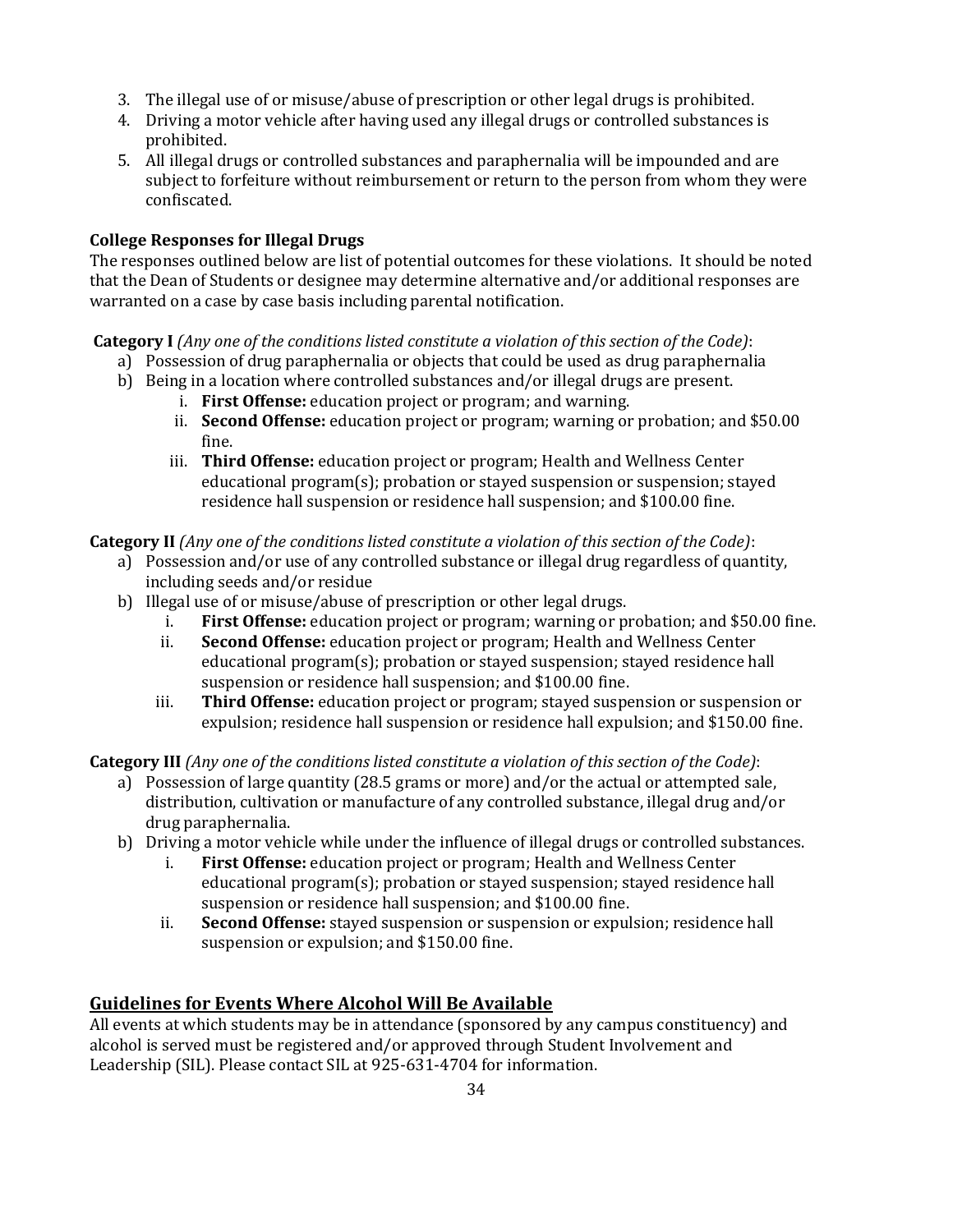#### **For Student Sponsored Events**

Only student organizations chartered by the Associated Students may sponsor events where alcohol is served. The sponsoring organization must submit a request to serve alcohol to SIL a minimum of ten (10) business days prior to the proposed event date (late proposals will NOT be considered). For organization events the sponsoring organization must have the organization's advisor present for the duration of the event to serve as the on-site event manager. This person may not consume any alcohol or other drugs prior to or at the event and is responsible for monitoring compliance with the Alcohol and Other Drugs Policy, obtaining the necessary one-day permit through the California Department of Alcohol Beverage Control, and possessing the permit at all times during the event.

For all student-sponsored events, alcohol must be served by trained bartenders and served and consumed in a specific area designated for persons 21 and older. Only one (1) drink may be served at one time. Free alcoholic beverages are not allowed at student organization sponsored events. A minimum of \$1.00 per drink must be charged and all drinks must be dispensed individually in cans or plastic containers by event bartenders.

Only beer or wine may be served at student-sponsored events. Distilled liquor in any form is not permitted. Food and non-alcoholic beverages must be available at the event and a reasonable portion of the budget must be designated for this purpose. Non-alcoholic beverages must be attractive, and displayed with equal prominence as the alcoholic beverages.

No individual under the age of 21, or anyone who is obviously intoxicated may be served, or permitted to consume, alcoholic beverages at any event. Identification must be checked by entry monitors prior to being served alcohol and must consist of a valid driver's license, passport, or official California identification card, and, for Saint Mary's College students, a Saint Mary's College student ID card. Students of legal age are required to wear wristbands during the event.

The amount of alcoholic beverages and food items available at an event is to be appropriate for the expected number of guests and duration of the event as determined by Student Involvement and Leadership. Oversized containers (including, but not limited to, kegs, party balls, or beer trucks) may be allowed at student-sponsored events only with the approval of the Director of Student Involvement and Leadership and the Assistant Dean of Students.

Alcoholic beverages may not be served during or after the last hour of any student-sponsored event. The hours and timing of the event will be determined in consultation with Student Involvement and Leadership.

Student Involvement and Leadership has the right to alter or redefine, as a condition of approval, any of the above regulations as they relate to a specific department or organization. If, at any time, the well-being of the community members is deemed to be threatened, appropriate and prompt action will be taken by the College.

#### **For Faculty/Staff/Administration Sponsored Events**

College departments (academic or administrative) may sponsor events where alcohol will be served and where students will be present. The sponsoring department must submit an Alcohol Service Form to Student Involvement and Leadership (SIL) ten (10) business days prior to the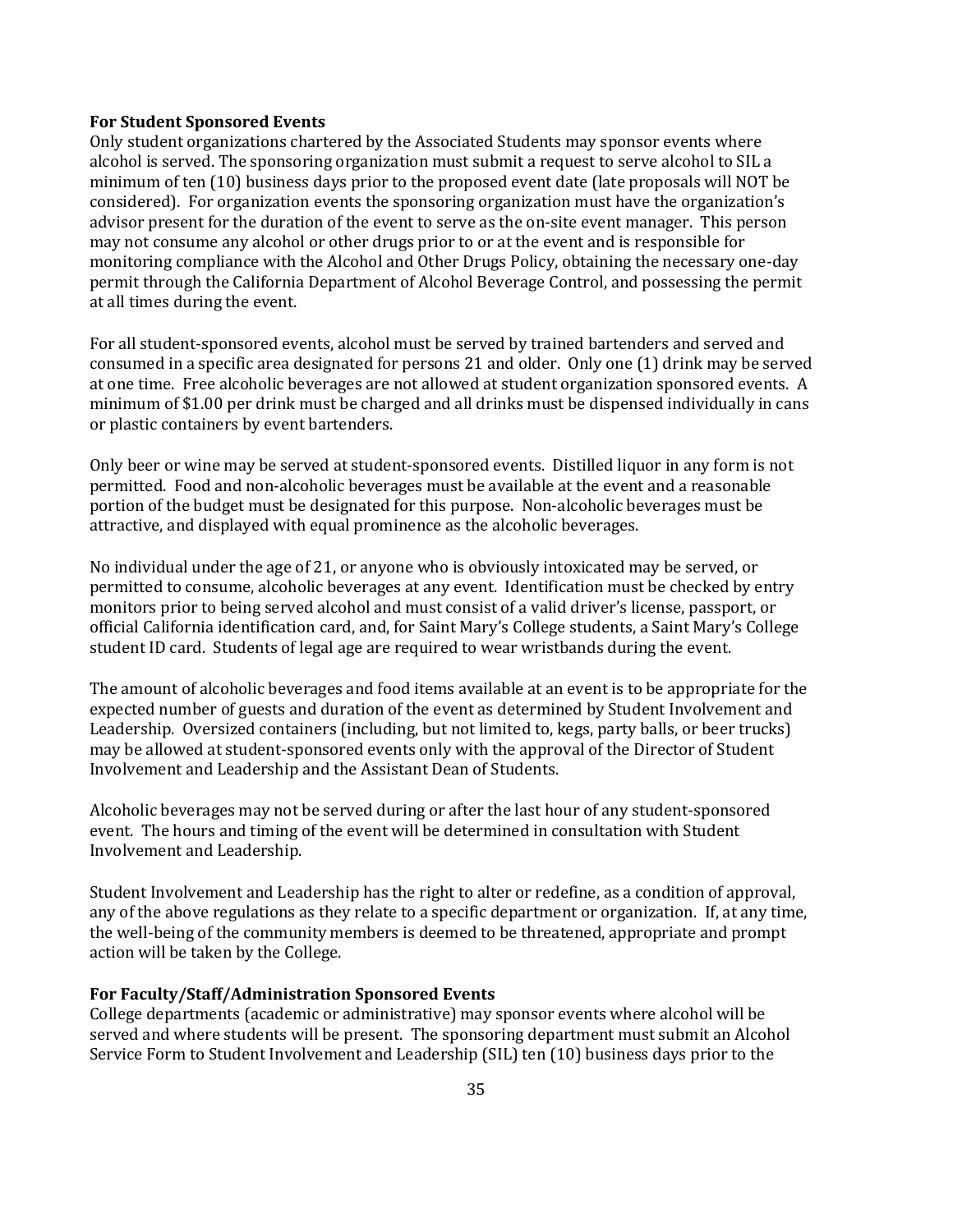event. This document lists the sponsor(s) of the event and requires acknowledgment of understanding and agreement to adhere to College policies and procedures as well as approval from the department chair, dean of the school or appropriate Vice President/Provost.

The sponsoring department must have a faculty of staff member present for the duration of the event to serve as the on-site event manager. This person may not consume any alcohol or other drugs prior to or at the event and is responsible for monitoring compliance with the Alcohol and Other Drugs Policy, obtaining the necessary one-day permit through the California Department of Alcohol Beverage Control (only if alcoholic beverages will be sold), and possessing the permit at all times during the event.

No individual under the age of 21, or anyone who is obviously intoxicated may be served, or permitted to consume, alcoholic beverages at any event. Identification must be checked by entry monitors prior to being served alcohol and must consist of a valid driver's license, passport, or official California identification card, and, for Saint Mary's College students, a Saint Mary's College student ID card. Students of legal age are required to wear wristbands during the event.

If the event involves students under the age of 21, alcohol must be served by trained bartenders and served and consumed in a specific area designated for persons 21 and older. Only one (1) drink may be served at one time.

Student Involvement and Leadership has the right to alter or redefine, as a condition of approval, any of the above regulations as they relate to a specific department or organization. If, at any time, the well-being of the community members is deemed to be threatened, appropriate and prompt action will be taken by the College.

#### **Guidelines for Off-Campus Events**

Saint Mary's College recognizes the role and importance of off-campus events. Groups associated with the College who participate in and sponsor social, service, and educational events must adhere with the Policy and understand their responsibility as a result of their association with the College. In addition, sponsoring groups must provide supervision by designated College official(s) for the duration of the event. Further, groups must adhere to the College's policies for on-campus events, including submitting an alcohol request form, and additional stipulations depending on the nature of the event. Student Involvement and Leadership reserves the right to modify events in order to meet college policies and procedures.

The following guidelines regarding the availability of alcoholic beverages at off-campus events pertain to all members of the College community. These guidelines in no way relieve any public establishment of their obligation to observe and enforce the law.

- 1. The sponsoring group must abide by applicable laws and local ordinances or codes regarding alcohol. The group should take appropriate steps to prevent underage drinking and the consumption of alcohol by intoxicated persons.
- 2. The sponsoring group should promote responsible behavior and the general welfare of the sponsoring group, its individual members, and others participating in or associated with the event during that time.
- 3. At such events, the behavior of the group, individuals, and guests are governed by the regulations set forth in the Code and other College policies.